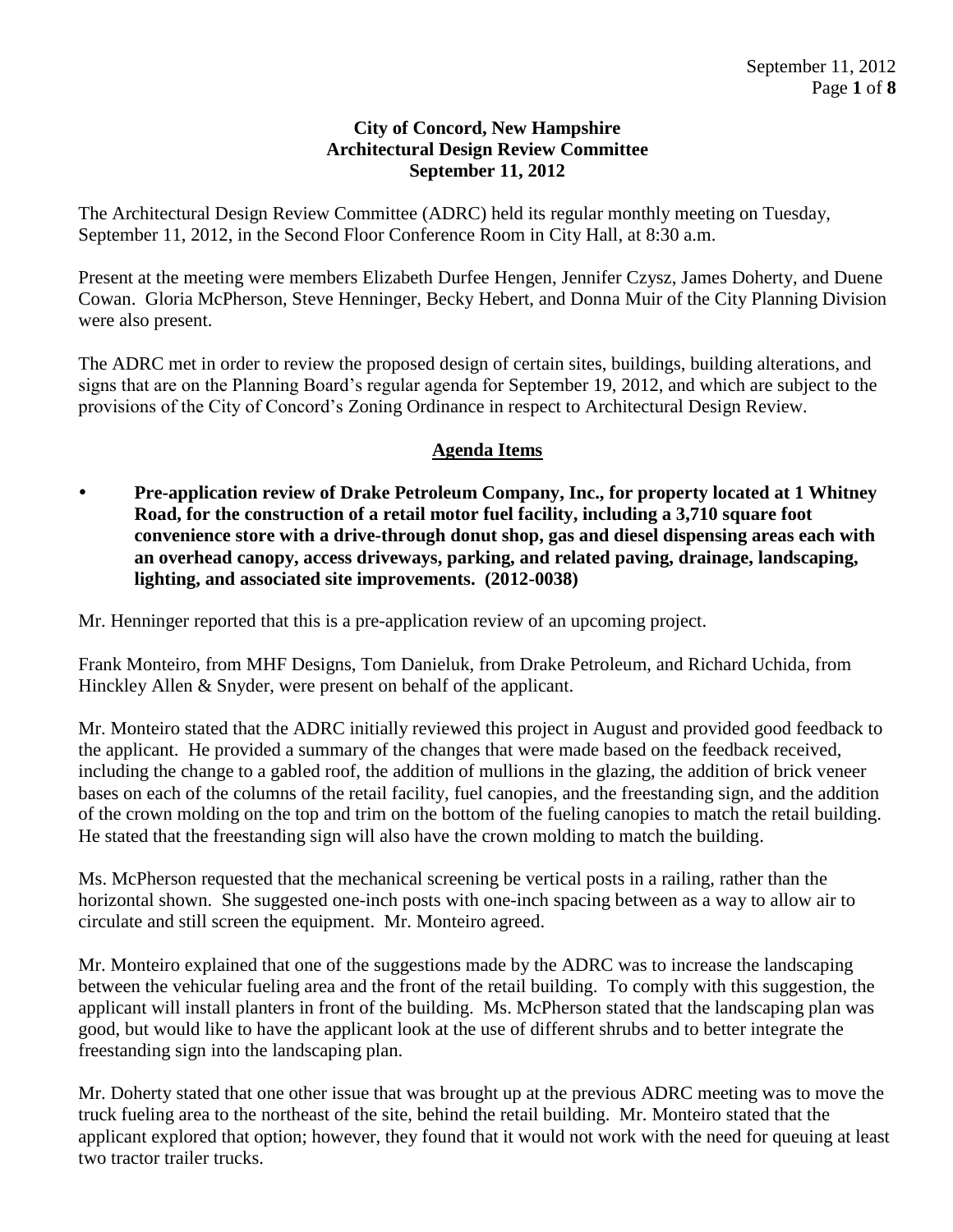Mr. Doherty moved to recommend Architectural Design Review approval for the revised plans as submitted. Ms. Hengen seconded the motion. Motion carried unanimously.

Ms. Hengen moved to recommend approval of the landscaping plan with the recommendation that the applicant work with Planning staff regarding the use of different shrubs and better integration of the freestanding sign into the landscape plan. Mr. Cowan seconded the motion. Motion carried unanimously.

## **Application by Evolution Realty, LLC, for Design Review approval of a new affixed sign located at 10 Langdon Avenue, within the Industrial (IN) District.**

Mr. Henninger reported that the Planning Board previously approved a sign for the south face of the building. He stated that the graphics for this sign have been revised and that a different location is requested for the sign.

Hilary Harris, from Evolution Realty and Russ Aubertin, from Advantage Signs were present on behalf of the applicant.

Ms. Harris stated that she is only requesting approval of the one sign for the south side of the building.

Mr. Doherty said that the sign should be moved so that it is centered on the blank portion of the wall. He also stated that the "Rock & Fitness" portion of the sign disappears due to the thin font. Mr. Aubertin reported that he can fatten the font, but this is a destination place and people will recognize the logo and the name of the business. Ms. Harris concurred with the recommendation.

Mr. Doherty moved to recommend approval of the new affixed sign as submitted, with the recommendation that the sign is centered on the blank portion of the wall to the right of the four pane window. Mr. Cowan seconded the motion. Motion carried unanimously.

 **Application by Concord Christian Academy for Design Review approval of revisions to an existing freestanding sign located at 37 Regional Drive, within the Office Park Performance (OFP) District.** 

Mr. Henninger stated that the applicant is proposing to relocate and existing sign on Pembroke Road and attach it to the existing Regional Drive sign, which will make the combined signs v-shaped. The applicant was proposing to add a panel to the bottom of each face.

No one was present on behalf of the applicant.

Mr. Doherty moved to table the application until the applicant is present. Mr. Cowan seconded the motion. Motion carried unanimously.

 **Application by Men's Wearhouse for Design Review approval of a new affixed sign (in addition to three previously approved affixed signs) located at 60 D'Amante Drive, within the Gateway Performance (GWP) District.**

Mr. Henninger explained that the applicant currently has three approved signs and was granted a variance for a fourth sign to be located on the side of the building facing the entrance to the shopping center.

Tim Sullivan, from Barlo Signs, was present on behalf of the applicant.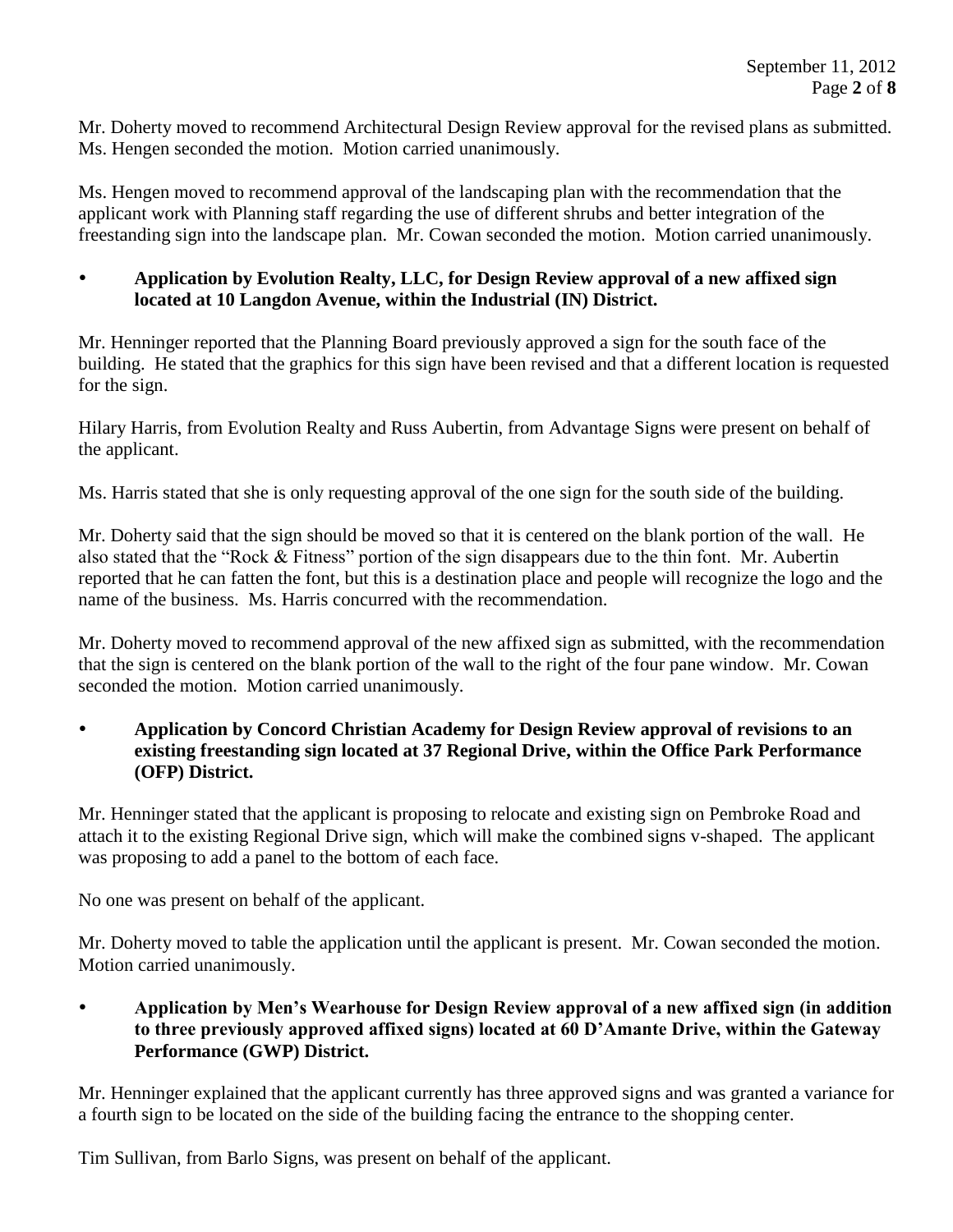Ms. McPherson suggested that the sign would look better if it was centered over the windows. Mr. Sullivan stated that the reason the sign was moved to the right was to make it visible from D'Amante Drive. The Committee looked at the photographs provided to evaluate the visibility and concurred that the sign should be centered.

Mr. Doherty moved to recommend approval of the new affixed sign, with the suggestion that the sign be centered over the windows. Mr. Cowan seconded the motion. Motion carried unanimously.

## **Application by Sprint for Design Review approval of a new affixed sign located at 62 D'Amante Drive, within the Gateway Performance (GWP) District.**

Mr. Henninger reported that this application is for a sign that has already been installed.

No one was present on behalf of the applicant.

The ADRC discussed the placement and appropriateness of the sign.

Mr. Doherty moved to recommend approval of the sign as installed. Mr. Cowan seconded the motion. Motion carried unanimously.

 **Application by the Crust and Crumb Baking Company for Design Review approval of a new hanging sign and a new affixed sign located at 126 North Main Street, within the Central Business Performance (CBP) District.**

Mr. Henninger stated that the applicant is requesting approval of a new affixed sign and a new hanging sign.

Alison Ladman, from the Crust and Crumb Baking Company was present. She noted that the color for the sign would be a deeper raspberry color than was shown on the colored copy.

The ADRC discussed the color of the sign and the hanging bracket, stating that the hanging bracket should be black and should complement the hanging bracket located at the business to the right of the Crust and Crumb, but does not have to be identical to it.

Ms. Hengen moved to recommend approval of the affixed and hanging signs as submitted, with the recommendation that the hanging bracket be black and the same size and proportion as the bracket shown on the application. Mr. Doherty seconded the motion. Motion carried unanimously.

#### **Application by Pain Care / Total Body Therapy for Design Review approval of a new affixed sign located at 22 Bridge Street, within the Opportunity Corridor Performance (OCP) District.**

Mr. Henninger stated that the application is for a new affixed, internally illuminated box sign consistent with other signs located on the building.

Glen Shadick, from NE-OP-CO Signs, was present on behalf of the applicant.

Mr. Shadick stated that there are two businesses, owned by the same owner, sharing the space. He stated that this sign is intended to identify the entrance of the business and there was another freestanding sign with the business name.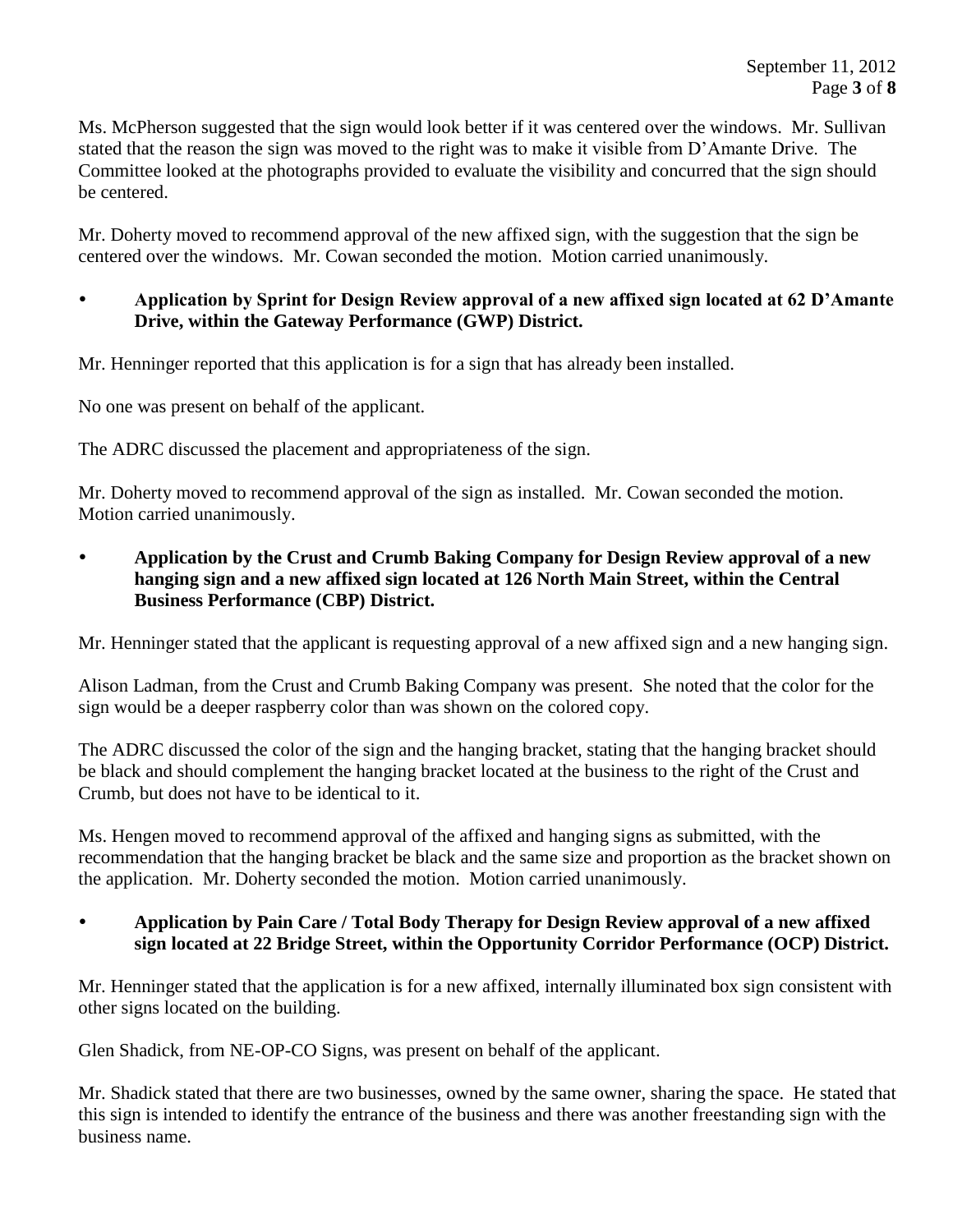Ms. McPherson stated that if the sign is only to identify the entrance, it doesn't necessarily need to be a large, internally lit box sign.

Mr. Shadick stated that the sign is the same size as the others on the building.

Mr. Cowan suggested that the width of the sign cabinet be reduced to remove some of the white space and to align with the opening of the door.

Mr. Cowan moved to recommend approval of the affixed sign, with the recommendation that the width of the cabinet be reduced to remove some of the white space and to align with the opening of the door. Ms. Czysz seconded the motion. Motion carried unanimously.

 **Application by Bindery Redevelopment, LLC, for Design Review approval for façade revisions to a previously approved building to be located at 43-45 South Main Street, within the Central Business Performance (CBP) District. (2011-0034)**

Ms. Hebert reported that the applicant had submitted proposed changes to the façade and the colors of the brickwork and window frames.

Jonathan Halle, from Warrenstreet Architects, was present on behalf of the applicant.

Mr. Halle discussed the changes being proposed, which include revisions to the design of the four story bump-out on the front of the building, which will be rough cut CMU block, the introduction of a three color brick concept and different mortar colors, the use of boysenberry windows on the fourth floor and basement level, black windows on the other levels and storefronts, boysenberry mechanical screening and burgundy awnings. He also said that the block will be brought down to match the elevation grade on the north and south sides of the building. Mr. Halle noted that his task was to modify the appearance of the building without changing the shape of the building. Foundations are being poured and steel has been ordered for the building.

Ms. Hebert read comments about the proposed changes which were received from Mr. Gentilhomme, who was not able to attend. His comments included the need for carefully chosen colors for the three-color brick concept, mortar and concrete block, as well as the window frames, canopy and roof screening colors.

The ADRC discussed the materials and color combinations and agreed that the balance of the colors and materials work well. They agreed that Mr. Halle did a good job with the challenge of giving a flat building more dimension without changing the structure.

Mr. Halle stated that as the sun wraps around the building there will be a shimmer effect with the upper story brick color.

Ms. Czysz suggested that that the boysenberry windows on the basement walkout level should be black.

Ms. Czysz moved to recommend Design Review approval of the proposed changes as outlined by Mr. Halle, with the recommendation that black windows be used on the basement level. Mr. Cowan seconded the motion. Motion carried unanimously.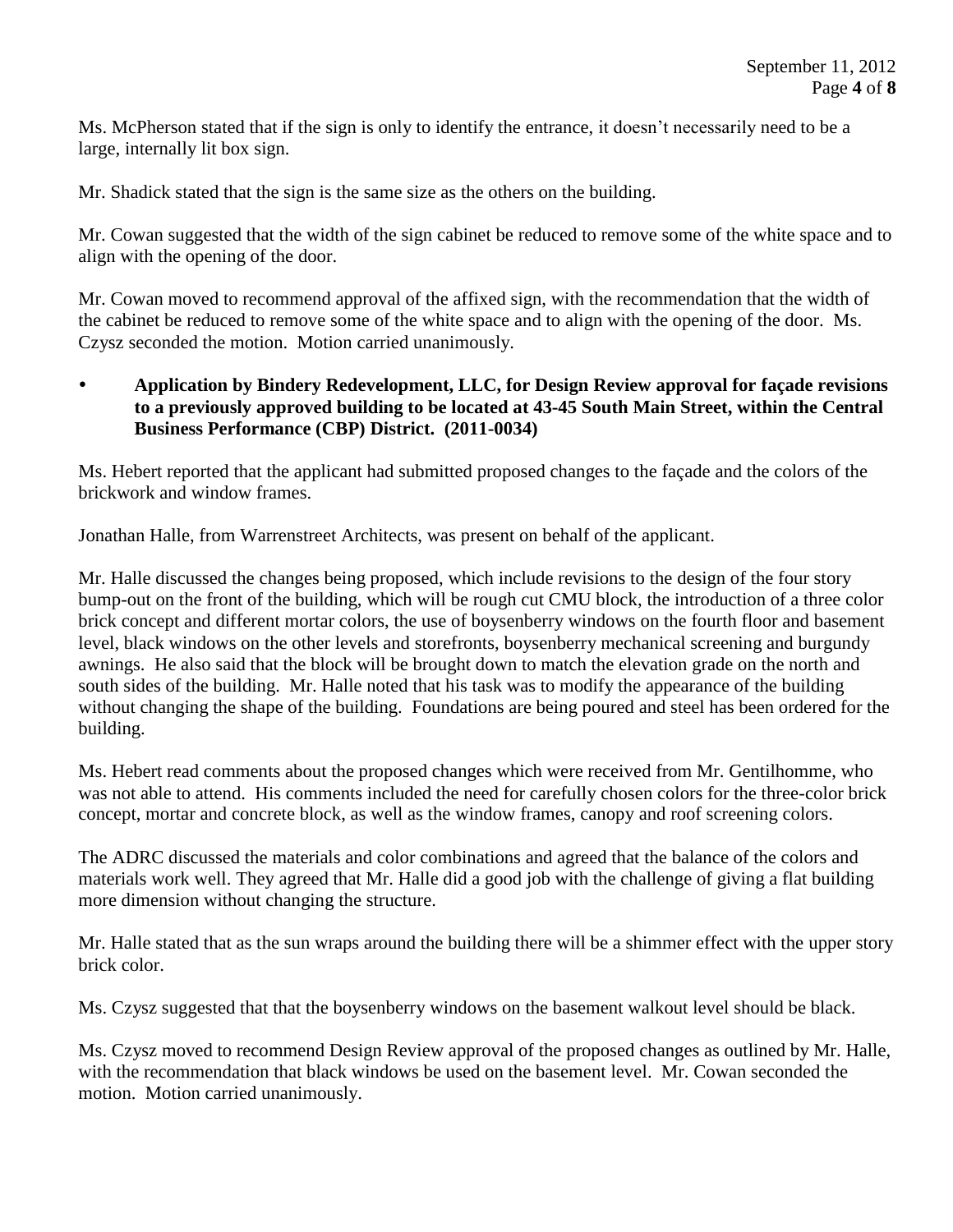## **Application by JoAnn Fabric and Craft Store for Design Review approval for front and rear façade renovations, site improvements, a new egress door, and new signage at 80 Storrs Street, within the Opportunity Corridor Performance (OCP) District. (2012-0046)**

Mr. Henninger briefly described the proposed renovations to the façade and site.

Anthony Perez, from JoAnn Fabric and Craft Store was present.

Mr. Perez stated that the store will be expanding by 6,000 square feet and renovating the front and rear façades to include the addition of an entry element above the existing entrance, a new exit door on the rear façade, as well as a new sign on the Storrs Street Side. He stated that the existing sign on the rear of the building facing I-93 will be removed. Mr. Perez explained that the goal is to match the existing pediments and columns of the shopping center.

Mr. Henninger stated that the dumpsters need to be screened. Mr. Perez responded that the plan is to cover the chain link with a black nylon fabric. He stated that he would submit a photo showing what the screening will look like, as well as a sample.

The ADRC also recommended that the cart corral be moved so that it is not in front of the glass, and that a tip down be added to the sidewalk in front of the main entrance for handicapped access at the curb line.

Mr. Perez stated that the current sign is green internally illuminated letters on a raceway. The proposed sign will be white, with the words stacked to better fit the pediment space. The ADRC recommended that the color of the raceway match the pediment.

Mr. Cowan moved to recommend approval of the revised signage and the renovations as submitted with a tip down added for handicapped access, the cart corral moved to the right of the windows so that it is not in front of the glass, and that the dumpster be screened in black, with a sample of the screening material provided to the Planning staff for final approval. Mr. Doherty seconded the motion. Motion carried unanimously.

### **Application by Academy of Applied Science for Design Review approval for window replacement at 24 Warren Street, within the Central Business Performance (CBP) District. (2012-0042)**

Ms. Hebert stated that the application was proposing to replace 23 existing wooden windows, staining and repairing the front door, painting existing window and door trim, and replacing an existing wooden door with a secure insulated door in the rear of the building. She explained that it is unusual to have antique windows and it would be nice to keep them. All the proposed replacements will have the six over six glazing, but with internal muntins.

Kate Trojano, from Academy of Applied Science, was present.

Mr. Cowan suggested the use of other options instead of the internal muntins to have the same effect as the current windows and other historic windows downtown.

Ms. Hengen suggested that the wooden windows be rehabilitated, instead of replaced. Ms. Trojano stated that she had received estimates for repairing the wooden windows and the cost was three times that of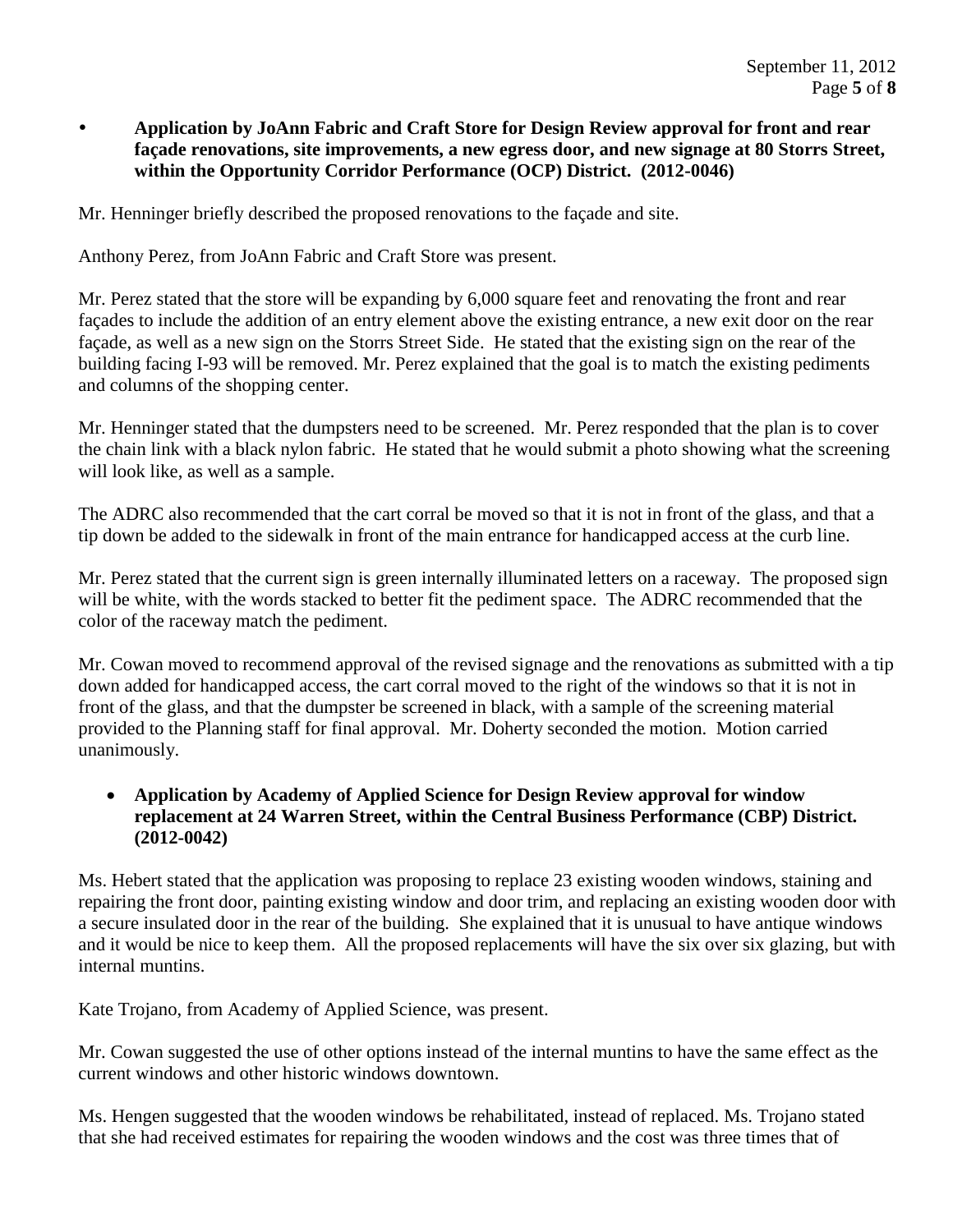replacing the windows. Ms. Hebert stated that it was suggested that the wooden windows in the front remain, but the way the space is configured, you can see all the windows from inside the space.

Mr. Cowan said that if the applicant goes with the replacement windows, then the muntins bars must be on the outside and the width of the trim must be kept the same. Ms. Hengen cautioned that the applicant be sure that the glass is the same size in the replacement windows as the originals, as most replacement windows have more trim and less glass.

Ms. Hengen moved to recommend approval of the application with the understanding that the proportions of the glass panes remain the same so that the replacement windows will match the existing windows, and that the replacement windows have exterior muntins in a six over six pattern. Ms. Czysz seconded the motion. Motion carried unanimously.

## **• Application by NAMI New Hampshire for Design Review approval for façade revisions to a previously approved renovation at 85 North State Street, within the Civic Performance (CVP) District. (2012-0017)**

Mr. Henninger reported that this project was approved in May 2012, with shutters on the south façade, with the exception of the shutters on the second addition of the building where the handicapped addition was added. He stated that the applicant is proposing to the removal of all the shutters on the south façade.

Steve Green, from Mr. Green Jeans Handyman Service, and Tammy Murray, from NAMI New Hampshire, were present on behalf of the applicant. Mr. Green stated that when the shutters were removed for painting, they were found to be in a state of disrepair, backsides were rotten, and slates were broken, none of which was evident prior to the removal of the shutters. He stated that the applicant researched replacement options, but the options were cost prohibitive.

Ms. Hengen stated that she would rather the south façade remain shutter-less, than replace the original wooden shutters with vinyl. Mr. Cowan suggested that the original shutters be stored in the building in order to provide a chance for someone else to restore them in the future.

Ms. Hengen moved to recommend approval of the revisions as submitted, provided that the wooden shutters be stored on site and labeled that they came from the building to provide for possible future restoration. Mr. Cowan seconded the motion. Motion carried unanimously.

**• Application by Ed Reilly Subaru for Design Review approval for façade renovations and replacement of signage at 150 Manchester Street, within the Highway Commercial (CH) District. (2012-0047)**

Ms. Hebert briefly described the proposed renovations to the building.

Scott Vlasak, from Bruce Ronayne Hamilton Architects, was present on behalf of the applicant.

Mr. Vlasak explained that the proposed renovations involve installing a new aluminum composite metal finish along the front showroom above the display windows, refinishing the EIFS walls using the existing colors, installing a new thin slate veneer on the existing stone finished column, installing two new doors and one new window panel on the southeast elevation, changing the color of the existing signs from metallic silver to dark blue, and adding a small sign above the service entrance.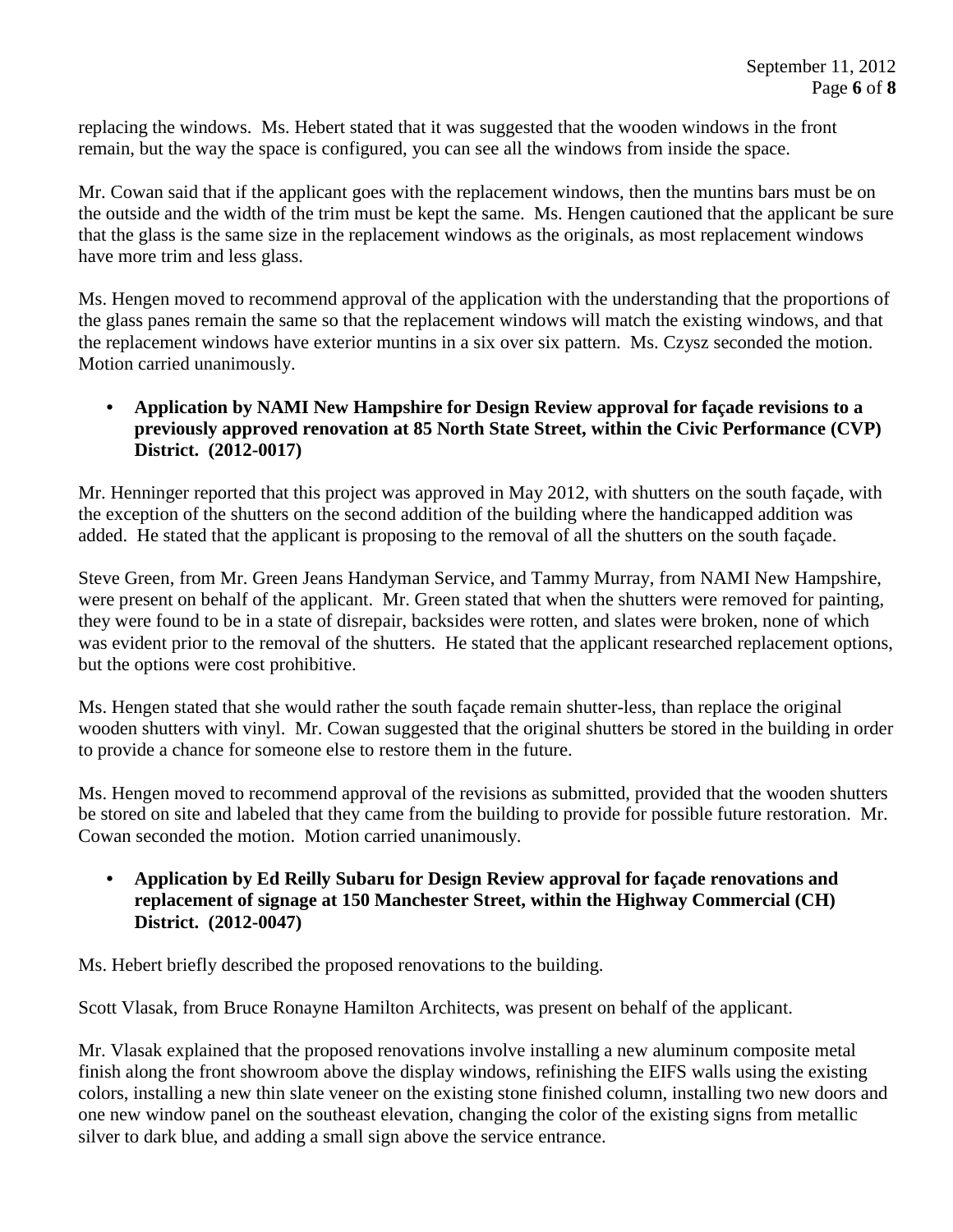Ms. Hengen moved to recommend approval of the façade renovations and the replacement signage as submitted. Ms. Czysz seconded the motion. Motion carried unanimously.

## **• Application by Buffalo Wild Wings for Design Review approval for revisions to previously approved exterior finishes and signage for a new restaurant located at 8 Loudon Road, within the Gateway Performance (GWP) District. (2012-0009)**

Mr. Henninger stated that the Planning Board granted Architectural Design Review approval in March 2012, for the elevations and two affixed signs for the Buffalo Wild Wings building. He stated that the applicant is proposing color changes to the exterior façade on all four elevations and revisions to the affixed sign facing east and a revised sign above the front entrance facing Loudon Road. Mr. Henninger reported that graphic elements have been added to the proposed window awnings and that the front elevation is a mirror image of the originally approved elevation.

Marti Matheson, from Buffalo Wild Wings, was present on behalf of the applicant.

Mr. Matheson stated that the Buffalo Wild Wings Corporation has made changes to their prototype building and signage and that the proposed changes requested comply with the requirements of the franchise.

The ADRC agreed that the previous prototype was too busy and that design was more subtle and uniform. They agreed that less is more.

Ms. Hengen moved to recommend approval for revisions to the previously approved exterior finishes and signage as submitted. Mr. Cowan seconded the motion. Motion carried unanimously.

**• Update and discussion of minor revisions to the previously approved application by the Concord Food Co-op at 24-26 South Main Street, within the Central Business Performance (CBP) District (2011-0008)**

Mr. Cowan recused himself from the hearing on this application, as he was the architect on the project.

Mr. Cowan explained the revisions that were done to the approved project, including the following:

- a. The tile under the window is now polished granite with a diamond pattern,
- b. The signage was approved as champagne and is now brushed stainless steel,
- c. The applicant was originally going to use the hanging sign and flat mount it to the building; however, they have decided not to mount the sign outside,
- d. There are two additional lighting fixtures that have not been installed yet,
- e. The green wall has not been done yet, but they are ready to order the materials needed and the wall should be completed within six weeks or so,
- f. A mural was previously approved, but it has been decided that it would be more of a distraction, so they are going to continue the green wall along the entire south wall of the building,
- g. The Planting bed and mulch is in, as well as the rain barrels, and
- h. The old back entrance was to be infilled with glass block, but now it is all bricked in.

Mr. Henninger reminded the applicant that the dumpsters need to be moved back to the approved location and screened. Mr. Cowan said that he didn't know what was approved for the screening. Mr. Henninger stated that he would check and let Mr. Cowan know.